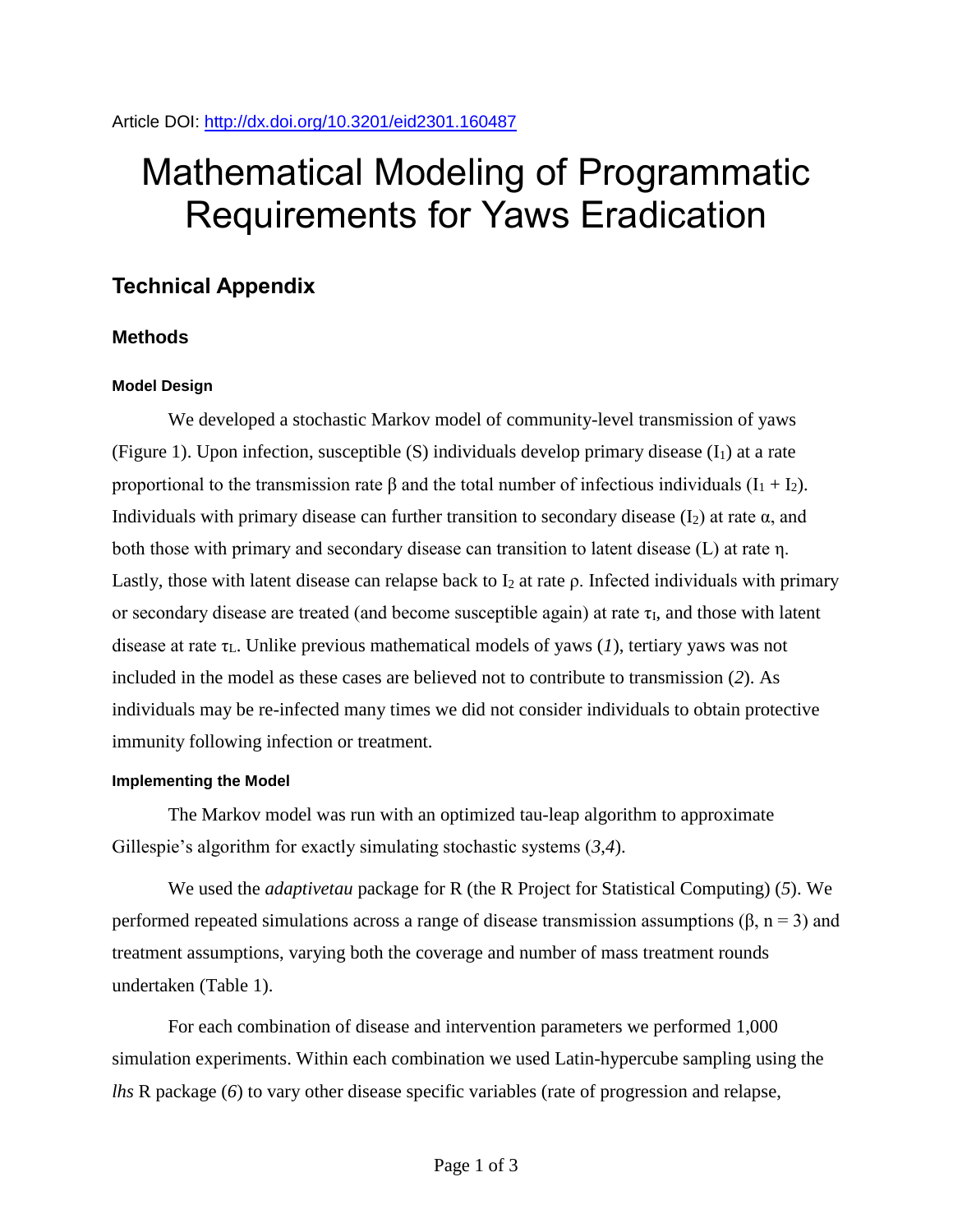treatment in the absence of intervention) across the range of parameter estimates. We included an initial burn-in time of 50 months before the commencement of any yaws eradication intervention. The model then ran for a further 100 months.

#### **Sensitivity Analysis**

Initial sensitivity analysis was conducted by varying both disease (β) and intervention (coverage, number of rounds of MDA) and analyzing alterations in the eradication probability. In addition, we calculated Partial-Rank Correlation Coefficients for all model parameters (disease and treatment), which calculates the correlation of each variable with the probability that eradication is achieved if all other parameters are kept fixed, as previously described (*7*).

#### **Code for the Model**

Available at https://github.com/michaeledwardmarks/yaws-model-code.

#### **References**

- 1. Fitzpatrick C, Asiedu K, Jannin J. Where the road ends, yaws begins? The cost-effectiveness of eradication versus more roads. PLoS Negl Trop Dis. 2014;8:e3165. [PubMed](http://www.ncbi.nlm.nih.gov/entrez/query.fcgi?cmd=Retrieve&db=PubMed&list_uids=25255131&dopt=Abstract) <http://dx.doi.org/10.1371/journal.pntd.0003165>
- 2. Marks M, Mitjà O, Solomon AW, Asiedu KB, Mabey DC. Yaws. Br Med Bull. 2015;113:91–100[.](http://www.ncbi.nlm.nih.gov/entrez/query.fcgi?cmd=Retrieve&db=PubMed&list_uids=25525120&dopt=Abstract) [PubMed](http://www.ncbi.nlm.nih.gov/entrez/query.fcgi?cmd=Retrieve&db=PubMed&list_uids=25525120&dopt=Abstract) <http://dx.doi.org/10.1093/bmb/ldu037>
- 3. Cao Y, Gillespie DT, Petzold LR. Efficient step size selection for the tau-leaping simulation method. J Chem Phys. 2006;124:044109. [PubMed](http://www.ncbi.nlm.nih.gov/entrez/query.fcgi?cmd=Retrieve&db=PubMed&list_uids=16460151&dopt=Abstract) <http://dx.doi.org/10.1063/1.2159468>
- 4. Gillespie DT. Exact stochastic simulation of coupled chemical reactions. J Phys Chem. 1977;81:2340– 61.<http://dx.doi.org/10.1021/j100540a008>
- 5. Johnson P. Adaptivetau: Tau-leaping stochastic simulation. R package version 2.2 [cited 2016 Mar 21]. https://CRAN.R-project.org/package=adaptivetau
- 6. Carnell R. LHS: Latin hypercube samples. R package version 0.13 [cited 2016 Mar 21]. https://CRAN.R-project.org/package=lhs.
- 7. Wu J, Dhingra R, Gambhir M, Remais JV. Sensitivity analysis of infectious disease models: methods, advances and their application. J R Soc Interface. 2013;10:20121018. [PubMed](http://www.ncbi.nlm.nih.gov/entrez/query.fcgi?cmd=Retrieve&db=PubMed&list_uids=23864497&dopt=Abstract) <http://dx.doi.org/10.1098/rsif.2012.1018>